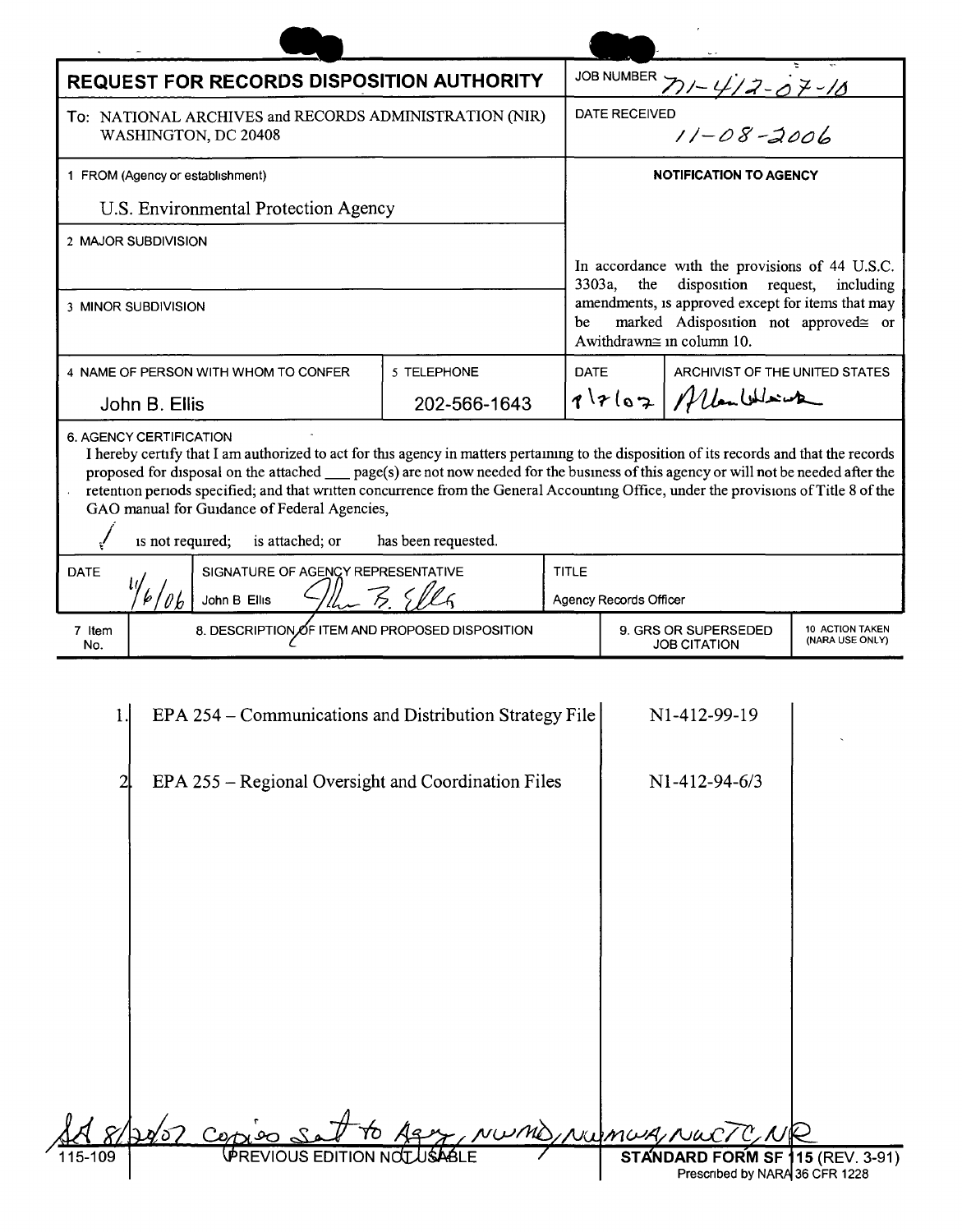This schedule is in development. It may not be used to retire or destroy records. If you have any questions, please contact the Records Help Desk.

# **EPA Records Schedule 254**

Status: Development,  $11/02/2006$ 

Title: Communication and Distribution Strategy File

Program: All Programs

 $\overline{a}$ 

Applicability: Headquarters

Function: 305-109-02 - Public Information and Outreach

### NARA Disposal Authority:

This schedule authorizes the disposition of the record copy in any media (media neutral). Records designated for permanent retention must be transferred to the National Archives in accordance with NARA standards at the time of transfer.

• Pending

## Description:

Records contain communications and distribution plans used to document strategies to announce and disseminate Agency information, publications, and reports. A communications plan is an internal EPA document containing basic information on regulations, reports to Congress, and major policy statements and actions and the strategy for their communication to the affected communities and interested public. A distribution plan is an internal EPA document containing basic information about publications and the strategies for public distribution. Files include copies of the communications and distribution plan (with latest comments), copies of the action or publication, transmittal memos and letters, copies of the Environmental Fact Sheet (where applicable), copies of any press notification (advisories, notes to correspondents, releases), copies of any Office of Public Affairs Updates published, copies of background documents, and copies of Federal Register reprints (where applicable).

### Disposition Instructions:

Item a: Record copy

- Disposable
- Close inactive records at end of year. Destroy 5 years after file closure.

### Guidance:

This schedule applies to the record copies held in offices responsible for publication distribution. All other copies maintained in other programs can be destroyed when no longer needed.

### Reasons for Disposition:

 $\overline{\mathcal{L}}$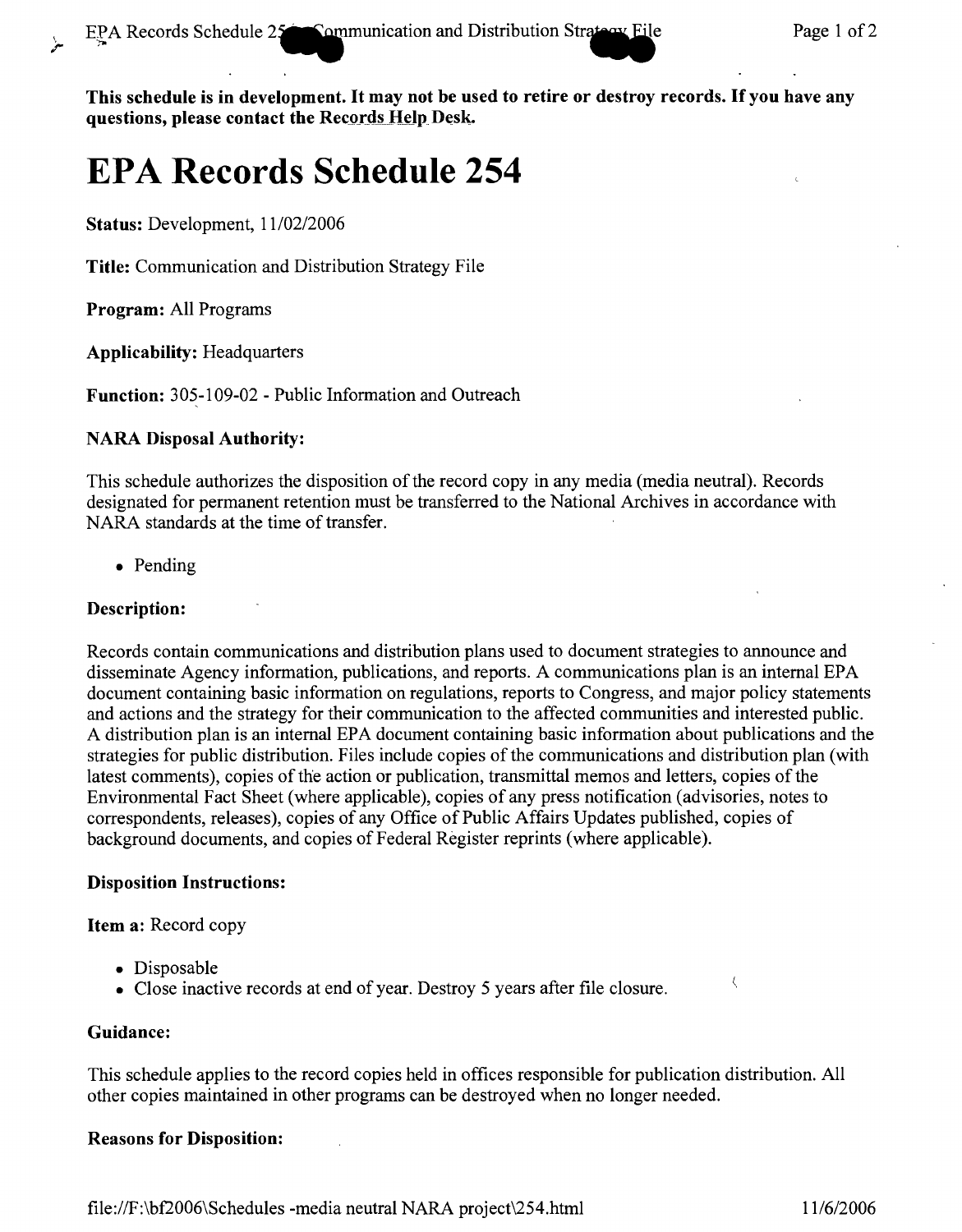EPA Records Schedule  $25$  Communication and Distribution Strategy File Page 2 of 2

The disposition instructions have been rewritten as media neutral to allow for maintaining the record copy in EPA's electronic recordkeeping system. The retention has not changed.

Item b for electronic copies created with word processing and electronic mail applications deleted *08/18/2006* pursuant to NARA Bulletin 2006-04.

## **Custodians:**

 $\mathcal{L}^{\mathcal{A}}$ 

Office of the Administrator, Office of Public Affairs, Press Relations Division

 $\overline{1}$ 

- **Contact:** Doris Fairley
- **Telephone:**

# **Related Schedules:**

# **Previous NARA Disposal Authority:**

Nl-412-99-19

**Entry:** *03/3011992*

**EPA Approval:** Pending

**NARA Approval:** Pending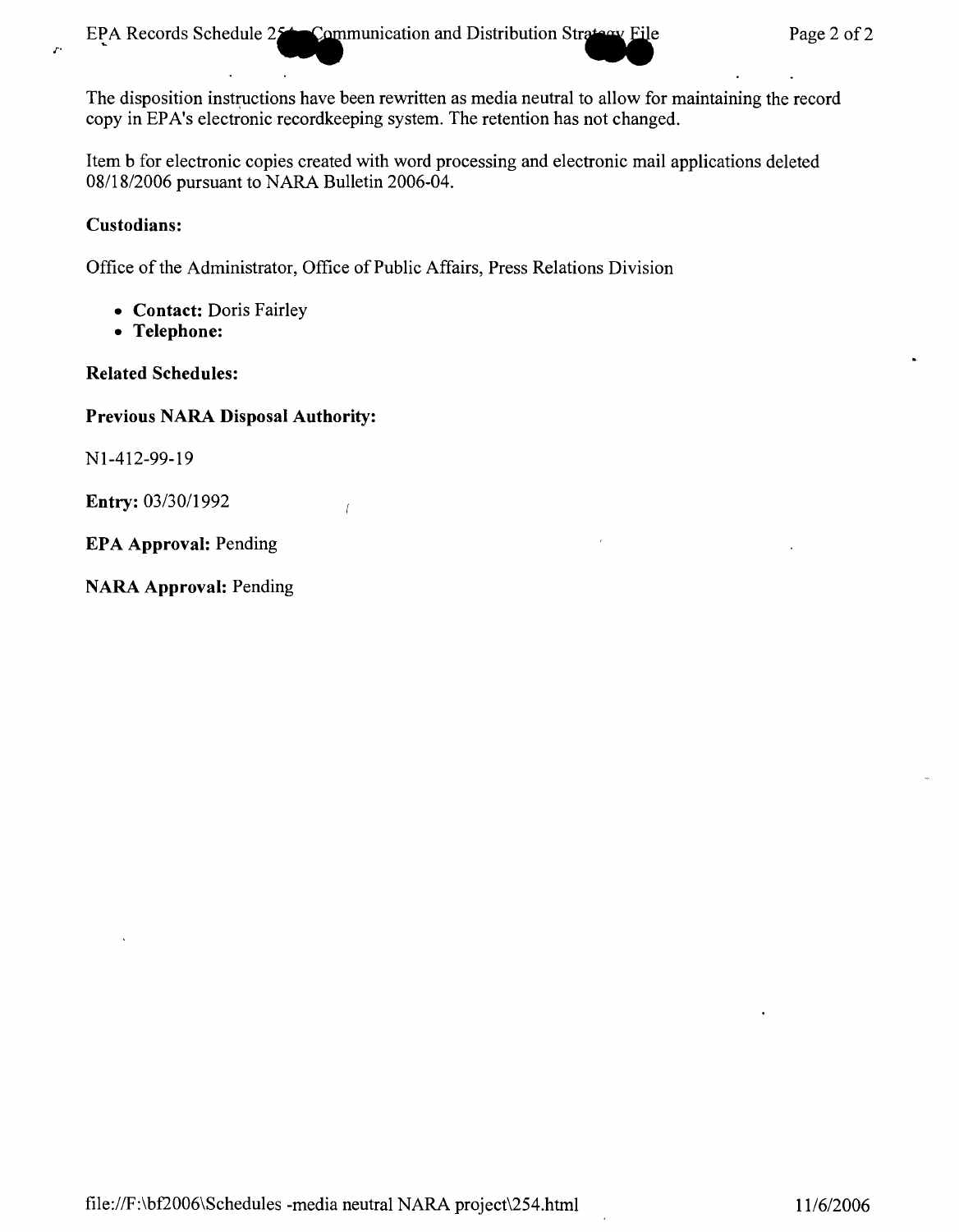EPA Records Schedule 25<sup>on</sup> egional Oversight and Coordination. Files Page 1 of 2

Ą

This schedule is in development. It may not be used to retire or destroy records. If you have any questions, please contact the Records Help Desk.

# **EPA Records Schedule 255**

Status: Development, *11102/2006*

Title: Regional Oversight and Coordination Files

Program: All Programs

Applicability: Headquarters

Function: 301-093 - Program Monitoring

# NARA Disposal Authority:

This schedule authorizes the disposition of the record copy in any media (media neutral). Records designated for permanent retention must be transferred to the National Archives in accordance with NARA standards at the time of transfer.

• Pending

# Description:

Contains records generated by headquarters program offices in conducting oversight of regional program operations. Includes program implementation reports; inspections; correspondence; reviews and comments on regional program activities including reviews of data reporting; general and facility specific permits; corrective actions and enforcement; regional reports and management analyses, internal Agency memoranda regarding state authorization programs, and other related records and reports required by specific environmental statutes.

## Disposition Instructions:

Item a: Record copy

- Disposable
- Close inactive records at end of year. Destroy 6 years after file closure.

# Guidance:

This item applies to all headquarters program offices responsible for conducting oversight of regional activities. The office conducting this function is responsible for retiring these records to the Federal Records Center. All other copies of these records can be destroyed when no longer needed.

Program and Program Activity Evaluation Reports are scheduled as EPA 193. Routine materials related to ongoing management of programs should be disposed of in accordance with EPA 006. Program Development Files are scheduled as EPA 145.